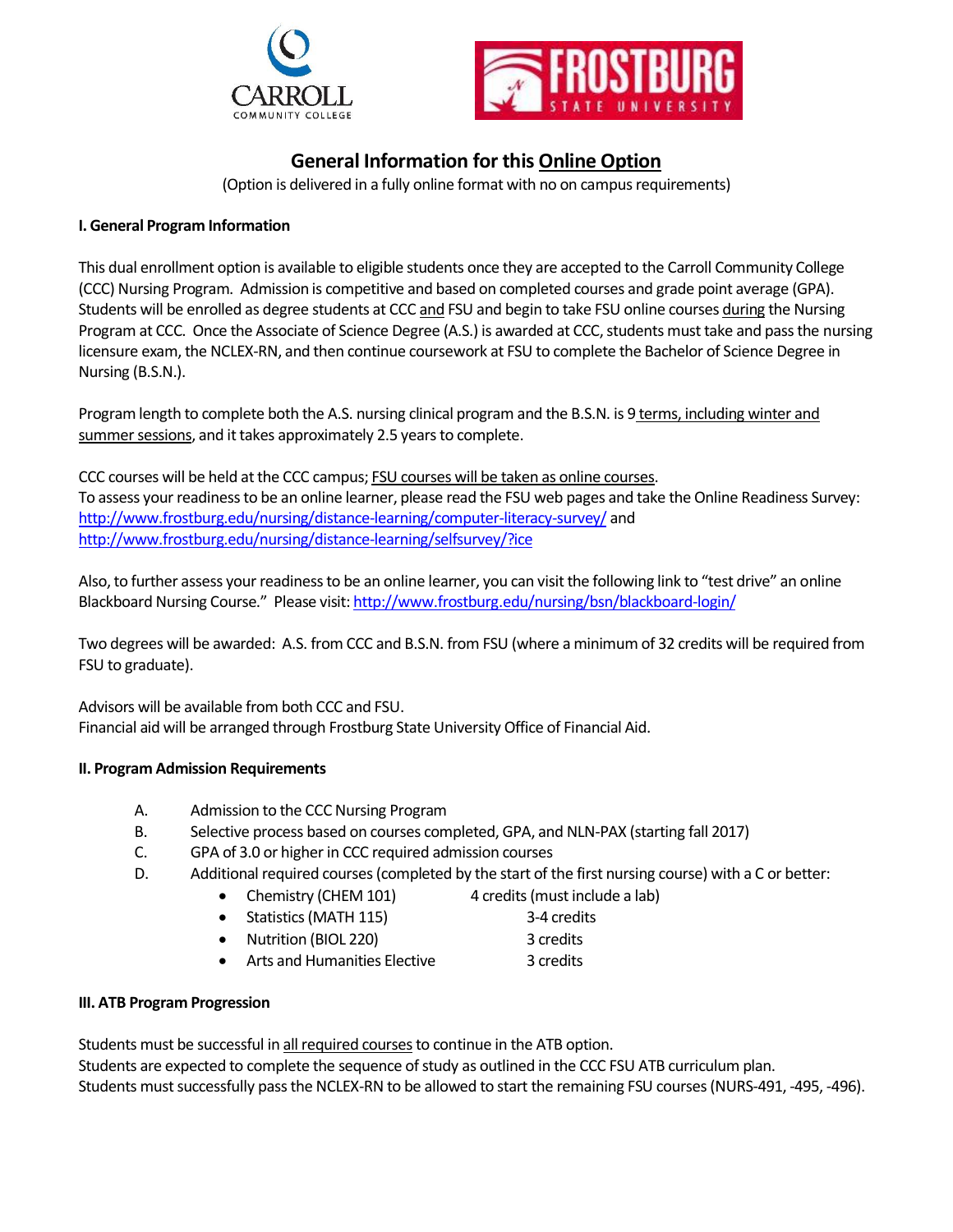#### **IV. General Application Procedures**

**Note:** Students applying to the FSU ATB Option must first be accepted to the CCC A.S. Degree Nursing Program.

### **All applications, fees and transcripts must be received by FSU by the deadline of July 1, 2016.**

- 1. Apply online at GoBobcats.frostburg.edu
- 2. The \$30 application fee will be waived
- 3. Have official transcripts for all colleges/universities that you attended sent to FSU Admissions.
- 4. Admissions will review file and send to the FSU Nursing Department.
- 5. CCC and FSU Nursing Departments will review for acceptance into the ATB option.
- 6. Student will be notified by email with admission decision.

#### **V. Tuition and Fees**

Tuition and fees can change from one academic year to the next. The Fall 2016 tuition rate for in-state (MD) residents who are enrolled in FSU's RN to BSN Program is \$283/credit hour. For the most up to date information go to: <http://www.frostburg.edu/ungrad/expense/> an[d http://www.frostburg.edu/nursing/bsn/admission-criteria/](http://www.frostburg.edu/nursing/bsn/admission-criteria/)

| <b>Requirements for Admission to</b><br><b>CCC Associate Degree RN Program</b>               |              | <b>Additional Requirements for</b><br><b>Admission to the</b><br>FSU Associate to Bachelor's Option |      | <b>Additional Non-Nursing FSU</b><br><b>Requirements to Award the</b><br><b>Bachelor of Science in Nursing</b>           |  |
|----------------------------------------------------------------------------------------------|--------------|-----------------------------------------------------------------------------------------------------|------|--------------------------------------------------------------------------------------------------------------------------|--|
| <b>ENGL 101 College Writing</b>                                                              | 3 cr         | <b>CHEM 101</b><br>4 cr<br>Intro to Chemistry with Lab                                              |      | 300-Level English<br>3 cr<br>(Recommended:                                                                               |  |
| BIOL 101 Fundamentals of Biology<br>BIOL 210 Anatomy & Physiology I                          | 4 cr<br>4 cr | <b>BIOL 220 Nutrition</b>                                                                           | 3 cr | <b>ENGL 308 Advanced Composition)</b><br><b>MGMT 356</b><br>3 cr                                                         |  |
| BIOL 211 Anatomy & Physiology II<br>BIOL 215 Microbiology<br>MATH 115 Intro to Statistical   | 4 cr<br>4 cr | Note: Courses in this column can all<br>be taken at CCC.                                            |      | Leadership and Human Behavior<br>Note: the courses above will be taken<br>online during the ATB Nursing program          |  |
| Methods<br>PSYC 101 General Psychology                                                       | 4 cr<br>3 cr |                                                                                                     |      | of study at FSU.<br>Note: the courses below can be taken                                                                 |  |
| PSYC 201/211 Human Grow & Dev<br>SOC 101 Intro to Sociology                                  | 3 cr<br>3 cr |                                                                                                     |      | before or during the ATB Nursing Option<br>and can be taken at CCC or FSU. It is<br>highly recommended they be completed |  |
| Fine & Performing Arts OR<br><b>Communication Category</b><br>Humanities Category: ENGL-102, | 3 cr         |                                                                                                     |      | before beginning CCC Nursing Courses;<br>check with FSU advisor to be sure CCC<br>courses will meet FSU requirement.     |  |
| -201, -202, -211, or -240                                                                    | 3 cr         |                                                                                                     |      | Fine & Performing Arts Category<br>(not needed if student chooses<br>Fine & Performing Arts at CCC)<br>3 cr              |  |
|                                                                                              |              |                                                                                                     |      | Humanities Category (not needed if<br>student chooses Communications<br>course at CCC)<br>3 cr                           |  |
|                                                                                              |              |                                                                                                     |      | Identity and Difference Category<br>3 cr                                                                                 |  |
| Totals:                                                                                      | 38 credits   | 7 credits                                                                                           |      | 12 credits                                                                                                               |  |

## **VI. Non-Nursing Course Requirements**

#### **VI. For more information:**

For CCC related questions/course advising**,** contact Nancy Perry, Nursing Program Director, a[t nperry@carrollcc.edu](mailto:nperry@carrollcc.edu)  For FSU related questions/course advising**,** contact Daniel Saunders, ATB Coordinator a[t drsaunders@frostburg.edu](mailto:drsaunders@frostburg.edu) or 301-687-3418.